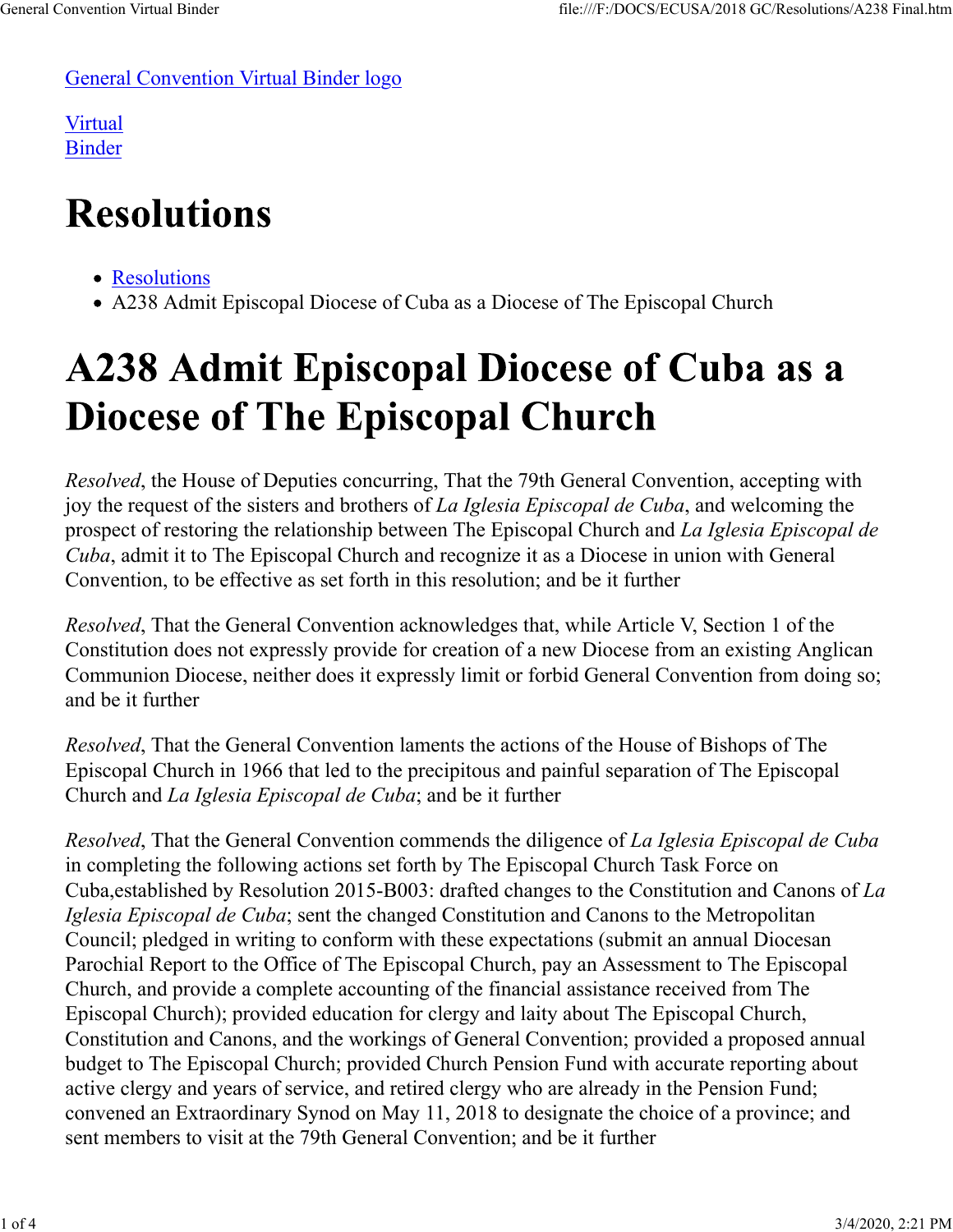*Resolved,* That the General Convention recognize that *La Iglesia Episcopal de Cuba* has agreed to undertake all responsibilities pertaining to diocesan membership in The Episcopal Church as provided in the Constitution and Canons, including, but not limited to, fully conforming its constitution and canons to the provisions of the Constitution and Canons of The Episcopal Church; submitting annual diocesan parochial reports; contributing annually to the assessment for the budget of The Episcopal Church; and reporting fully on any financial assistance it receives from the such budget; and be it further

*Resolved,* That the General Convention express its deep gratitude to the Anglican Church of Canada for its long and continuing support for *La Iglesia Episcopal de Cuba*; and be it further

*Resolved,* That the General Convention call upon the dioceses, congregations and members of The Episcopal Church to acquaint themselves with the ministries of *La Iglesia Episcopal de Cuba*, to work in harmony and companionship with *La Iglesia Episcopal de Cuba* for evangelism, mutual understanding, and the full expression of God's mission, and to consider ways in which they can be in relationship and partnership with *La Iglesia Episcopal de Cuba* going forward; and be it further

*Resolved,* That the acceptance of the Diocese of Cuba into union with the General Convention shall become effective on such date as the Executive Council adopts a resolution accepting and approving a certification to it by the Secretary of the General Convention that he has received from the Diocese of Cuba the following:

> (1) A certified copy of the Constitution of the Diocese that contains an unqualified accession to the Constitution and Canons of The Episcopal Church and otherwise conforms in essential part to such Constitution and Canons;

> (2) A certified copy of the Canons of the Diocese that conform in essential part to the Constitution and Canons of The Episcopal Church;

(3) An annual diocesan parochial report as required by Canon I.6 for the last full year prior to compliance with this resolution;

(4) A commitment by the Diocese to a contribution to the budget of The Episcopal Church for the year in which the Diocese is to come into union with the General Convention;

(5) An accounting of any funds received by the Diocese from the General Convention budget in the last full year prior to compliance with this resolution; and

(6) Evidence that all clergy in the Diocese have complied with the requirements of Canon III.10 and Article IX of the Constitution;

And be it further

*Resolved,* That, following such effective date,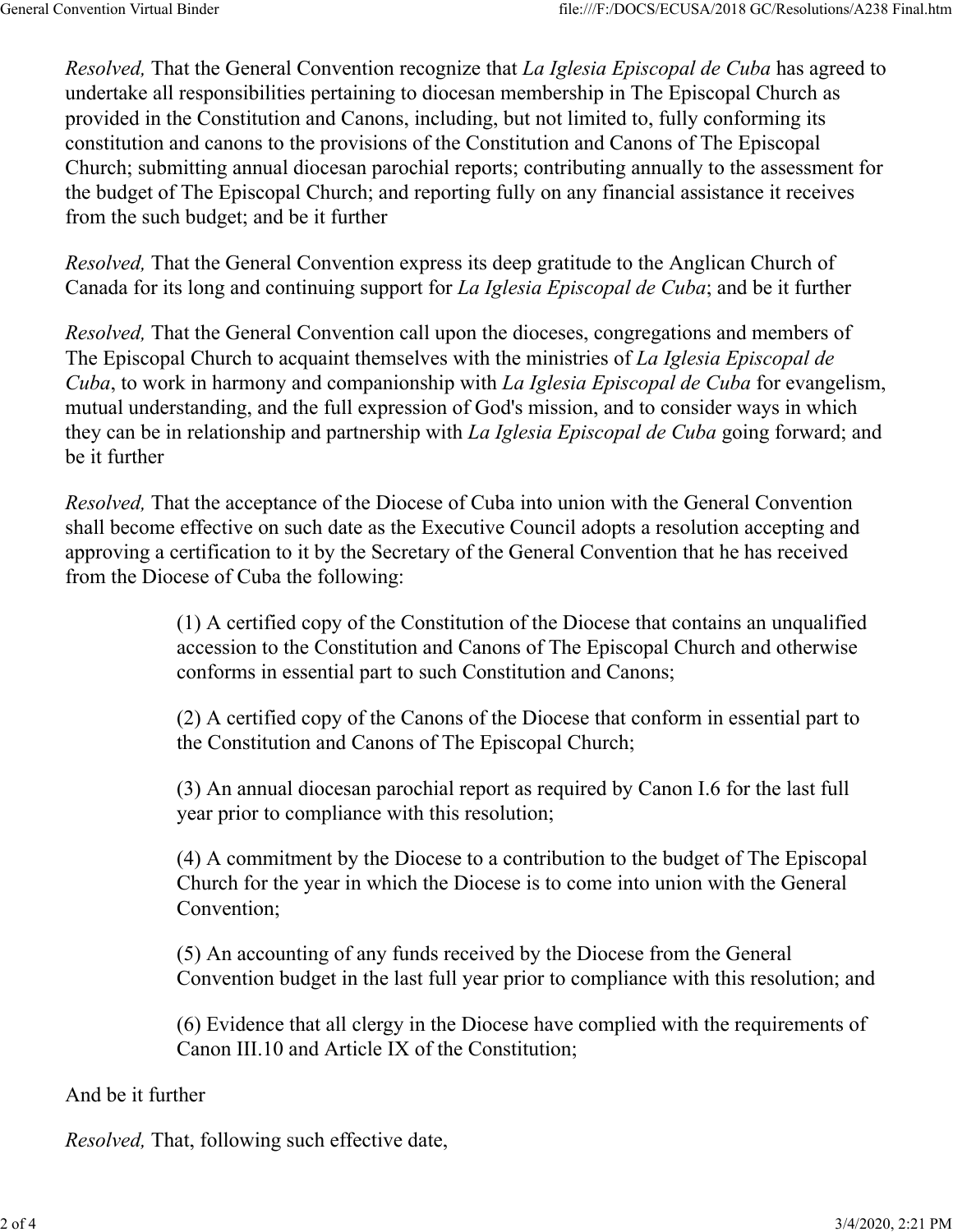(1) The Diocese of Cuba shall take such steps as shall be required by the Constitution and Canons of The Episcopal Church for the Bishop Diocesan of the Diocese of Cuba to be received as a Bishop of The Episcopal Church;

(2) The General Convention designates the Diocese of Cuba to be added to the Second Province of The Episcopal Church;

(3) The Diocese of Cuba shall be entitled to all rights pertaining to membership in The Episcopal Church as provided in the Constitution and Canons, including, but not limited to, seat, voice, and vote in the House of Bishops and in the House of Deputies, in accordance with the rules of those Houses;

And be it further

*Resolved,* That the Bishop Diocesan of *La Iglesia Episcopal de Cuba* upon passage of this Resolution be eligible to participate in the House of Bishops consistent with its rules of order; and be it further

*Resolved,* That immediately upon the close of business of the 79th General Convention, the active clergy of *La Iglesia Episcopal de Cuba* shall become eligible to participate going forward in the International Clergy Pension Plan (ICPP) and its related plans, which will be administered by The Church Pension Fund (CPF) consistent with the terms of the ICPP, an administration agreement between *La Iglesia Episcopal de Cuba* and CPF, and applicable law, including the receipt of any necessary licenses from the Office of Foreign Assets Control or any other applicable governmental authority; and be it further

*Resolved*, That the General Convention direct The Episcopal Church, together with *La Iglesia Episcopal de Cuba* and other potential ministry partners, in consultation with CPF, to collaborate on a plan to fund the past service liability accrued by the active clergy of *La Iglesia Episcopal de Cuba*; and be it further

*Resolved*, That the General Convention support the formation of a 3-year interim body to accompany *La Iglesia Episcopal de Cuba* and The Episcopal Church as they fully reunify*;* said body would consist of eight members, four from *La Iglesia Episcopal de Cuba* and four from The Episcopal Church jointly appointed by the Presiding Bishop and the President of the House of Deputies, to facilitate complete reunification of life, ministry, and mission; and be it further

*Resolved*, That the General Convention reaffirm the principle that dioceses of this church that are not located within the United States may seek autonomy according to the procedures set forth in Resolution A235 of the 1991 General Convention or may join other provinces of the Anglican Communion; and be it further

*Resolved*, That the General Convention request the Joint Standing Committee on Program Budget and Finance to consider a Budget allocation of \$400,000 for ministry and mission of *La Iglesia Episcopal de Cuba* and \$50,000 for the interim body's work for the implementation of this resolution.